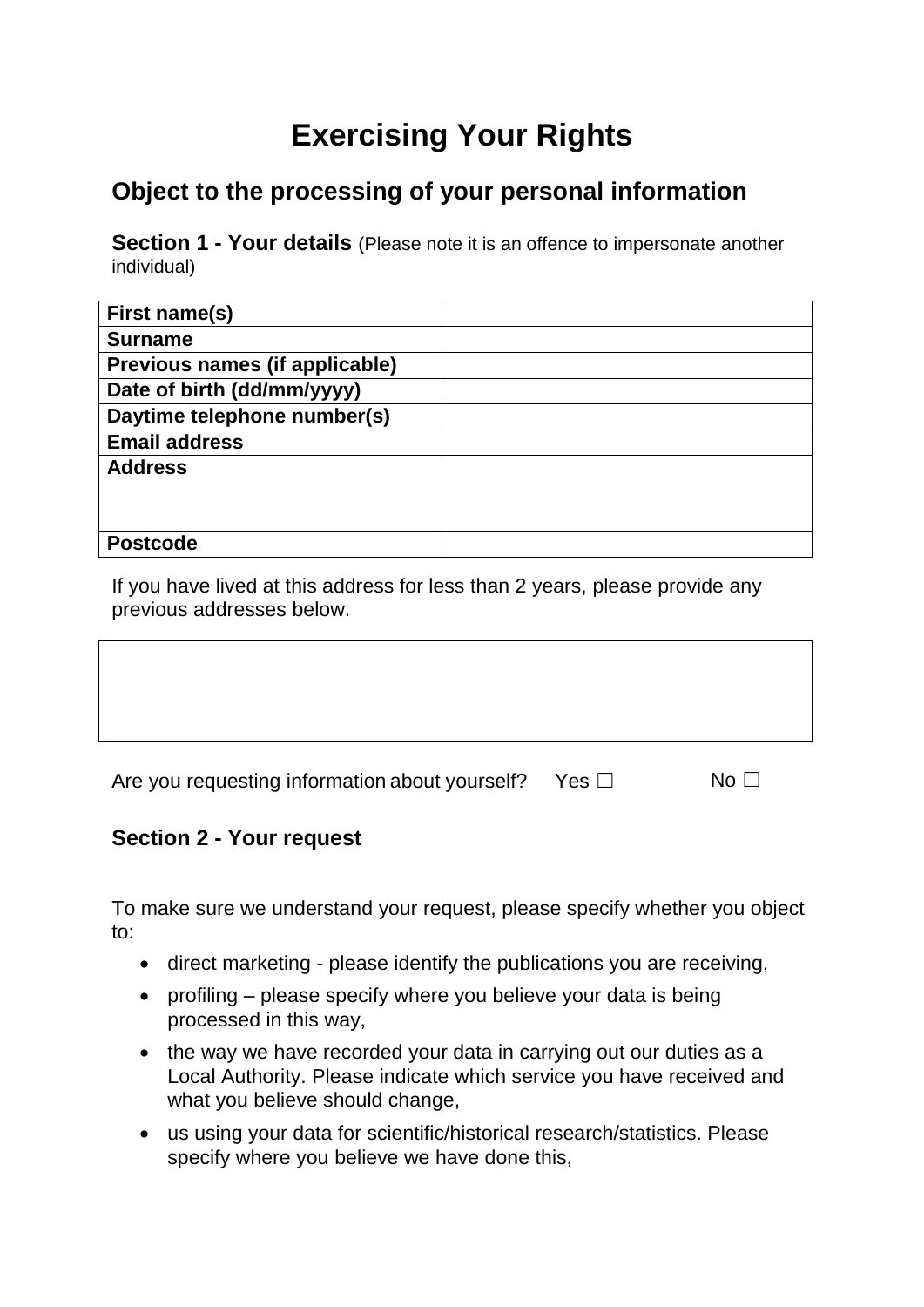us using your data for our legitimate interest. Please specify where you believe we have done this.

#### **Section 3 - What we need from you**

For all requests, we will need documentary proof that you are who you say you are (this is for security reasons to ensure we are dealing with you and that none of your personal information is accessed or interfered with by anyone else falsely claiming to be you)

Please make sure you provide at least two forms of identification. We can accept a copy of a passport, driving license, utility bill, council tax bill or bank statement showing your full name and current postal address.

On receipt of your request, we will send you a written acknowledgment. In some circumstances we may also ask for additional information if necessary.

If your request is for your child under the age of 13, we will require proof of parental responsibility. If your child is over the age of 13 then we require explicit signed consent allowing you access to their information.

#### **Section 4 - How to evidence parental responsibility**

The following would be accepted as proof of parental responsibility;

- birth certificate
- court order
- adoption record
- Special Guardianship Order (SGO)

#### **Section 5 - How to provide evidence**

You can send scanned copies of your ID/consent/parental responsibility to our email address

**[headteacher@bankslane-inf.stockport.sch.uk](mailto:headteacher@bankslane-inf.stockport.sch.uk)** or post to: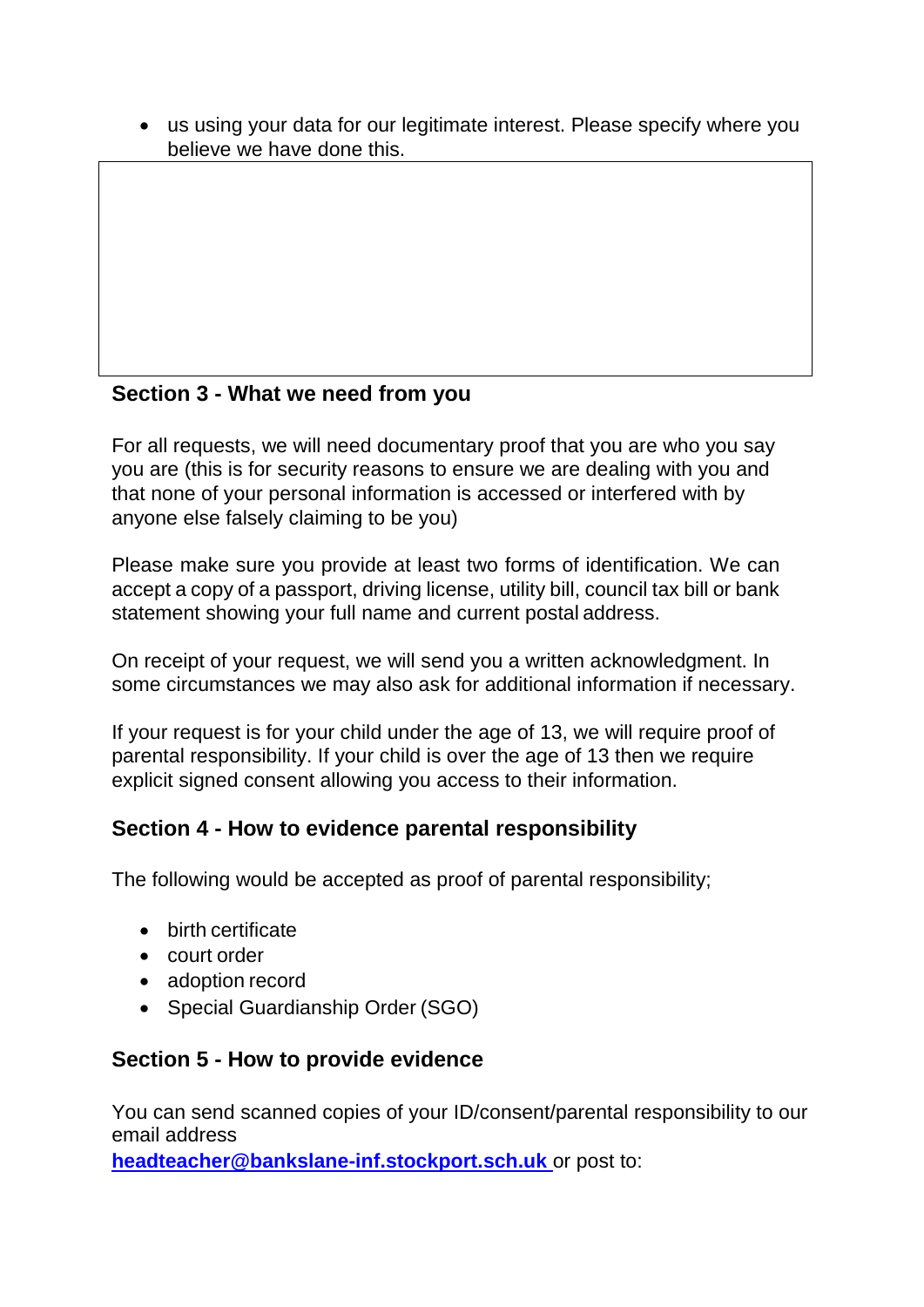**Mrs E Newson Banks Lane Infant & Nursery School Hempshaw Lane Offerton Stockport SK1 4PR**

#### **Section 6 - Declaration of the Data Subject**

I confirm that I am the data subject named and I am requesting information relating to my own personal data. I understand that the information I have supplied will be used to confirm my identity and help locate the information I have requested.

Sign: **Date:** Date:

#### **Section 7 - Declaration of the Data Subject for agent to act on their behalf (if applicable)**

I confirm that I am the data subject. I give permission for the person or organisation named below to act on my behalf in relation to my request. I have enclosed the evidence of my identity and confirm that I want my personal data to be sent to my representative at the address below. I understand that the information I have supplied will be used to confirm my identity and help locate the information I have requested.

Sign: Date:

| Name of agent                       |  |
|-------------------------------------|--|
| <b>Relationship to Data Subject</b> |  |
| <b>Address</b>                      |  |
|                                     |  |
|                                     |  |
| <b>Postcode</b>                     |  |
| <b>Email address</b>                |  |

#### **Section 8 - Our response**

We aim to respond to your request without undue delay and no later than one calendar month counted from the first working day after we are in receipt of your request, and:

- proof of your identity, and
- any further information (where we have requested this from you) we